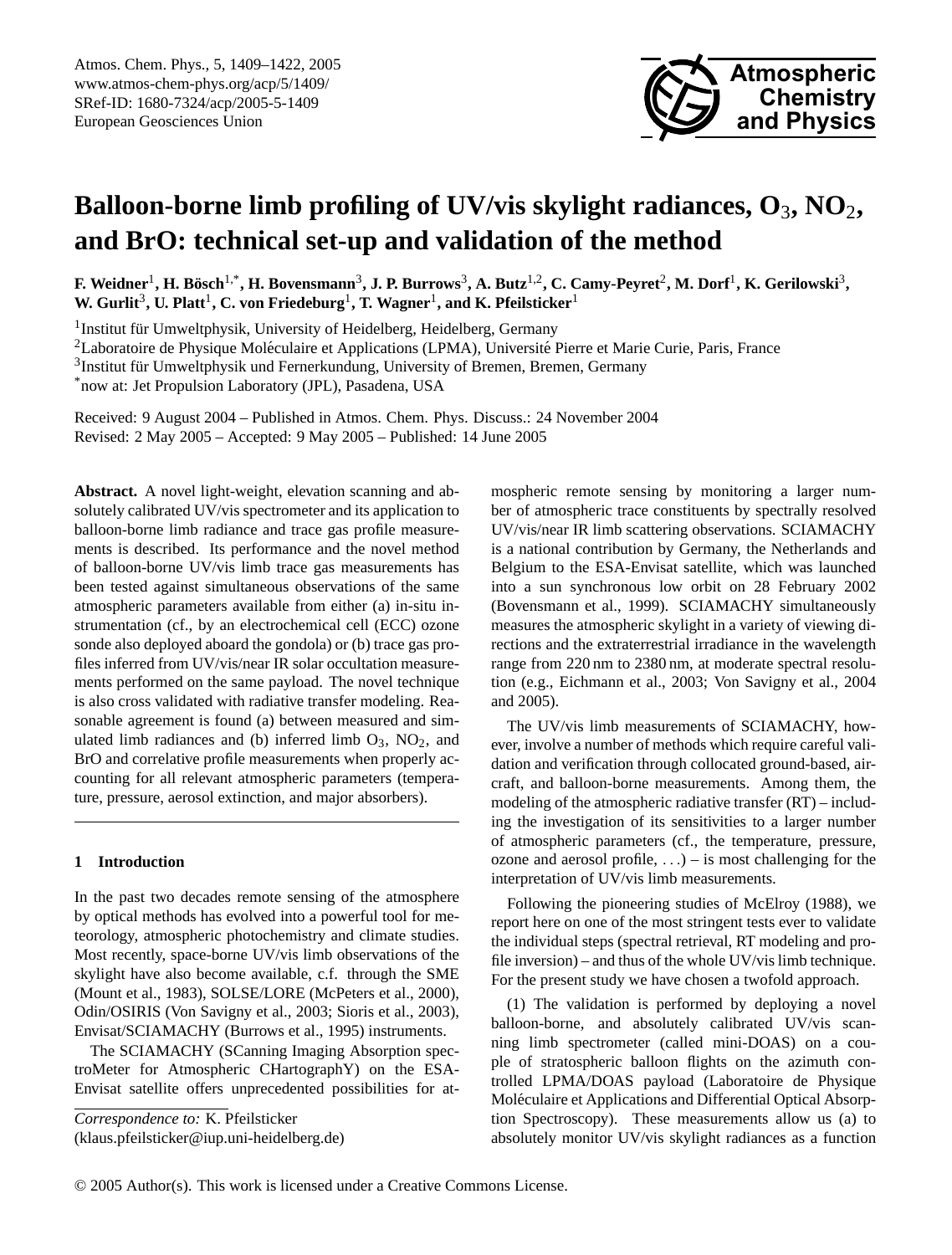of sensor and tangent height, viewing geometry and solar zenith angle (SZA) and (b) by applying the Differential Optical Absorption Spectroscopy (DOAS, Platt, 1994; Platt and Stutz, 2006) technique to infer vertical profiles for a number of UV/vis absorbing atmospheric trace gases  $(O_3, NO_2, O_4,$ BrO,  $H_2O$ , and possibly in future of OClO, IO, OIO, ...).

(2) Further, the measured mini-DOAS limb radiances are inter-compared to simulations of a novel Monte-Carlo (MC) radiative transfer model, the latter to be used in future studies for forward modeling of the SCIAMACHY limb observations. Secondly, the inferred trace gas profiles from the mini-DOAS instruments are validated against simultaneous profile measurements of the same atmospheric constituents measured by well established in-situ (e.g., ozone by an electrochemical cell) or optical remote sensing techniques (cf., solar occultation) performed on the LPMA/DOAS payload. For details of the latter measurements see e.g., Camy-Peyret et al., 1993; Payan et al., 1998; Ferlemann et al., 1998, 2000; Harder et al., 1998, 2000; Bösch et al., 2003, and the accompanying paper of Gurlit et al., 2004).

The present study is organized as follows: In Sect. 2, the newly developed instrument is described and characterized, and experimental details about the absolute calibration are given. Furthermore, descriptions of the data analysis methods, i.e. DOAS evaluation, RT modeling, profile inversion, and error analysis, are provided. In the Sects. 3 and 4, selected atmospheric observations of the mini-DOAS instrument are described and discussed with respect to the measurements of the other instruments also deployed aboard the LPMA/DOAS payload. Section 5 concludes the study with the lessons learned for future investigations.

## **2 Methods**

### 2.1 Technical set-up of the mini-DOAS instrument

The novel mini-DOAS spectrometer has been designed for low weight  $\left(\langle 7 \text{ kg} \rangle \right)$  and low power consumption  $(7.5 \text{ W})$ , with a particular emphasis being put on stable imaging and a reasonably large signal to noise ratio. While the small size and low weight offers the chance for versatile applications (c.f., a stand-alone operation for time resolved measurements of important stratospheric radicals, trace gas measurements and radiative transfer studies in the cloudy troposphere), a stable imaging is found to be necessary for the detection of  $O_3$ ,  $NO_2$  and in particular of the weakly absorbing gases (BrO, OClO, IO, OIO . . .), based on the experience with our larger precursor balloon spectrometer.

The mini-DOAS instrument consists of 5 major parts: (a) 2 light intake telescopes for simultaneous nadir and scanning limb observations (the latter being mounted on an automated elevation scanner), (b) glass fibre bundles which conduct the skylight from the telescopes into the spectrometers, (c) two commercial Ocean Optics USB-2000 spectrometers (d) which are mounted into an evacuated and temperaturestabilized housing, and finally (e) a single board computer for data handling and storage.

(a) The nadir and limb telescopes each consist of a spherical quartz lense (12.7 mm diameter, 30 mm focal length) which focuses the incoming scattered skylight onto the circular or the rectangular entrance of the glass fiber bundles. During the balloon flight, the nadir telescope is mounted at the bottom of the outer frame of the LPMA/DOAS payload structure, which provides an unobscured view into nadir direction. The limb telescope is mounted on an elevation angle scanner (built by Hofmann Meßtechnik, Rauenberg, Germany) which supports limb observations in a range of  $+10°$ to -20° elevation angle, with step sizes as small as 0.04°. During the balloon flight, the scanner is mounted on the right hand side (i.e., in a  $+90^\circ$  azimuth angle relative to the Sun's azimuth direction) of the azimuth controlled LPMA/DOAS gondola.

(b) Each glass fibre bundle consists of 10 individual quartz glass fibers each (diameter  $100 \mu m$ , length 2 m, numerical aperture=0.22). Glass fibre bundles are used, since they not only allow for a more flexible arrangement of the instrument, but are also known for largely reducing the polarization sensitivity of grating spectrometers (Stutz and Platt, 1996, 1997). In fact, laboratory measurements show that by using glass fibre bundles the polarization sensitivity of an Ocean Optics USB 2000 spectrometer is small  $(\leq 1\%)$ . For the nadir observations, the individual glass fibres are arranged in circular geometry at the light intake, a mounting which together with the telescope supports a round field of view (FOV) of 0.6 ◦ . For the limb observations the glass fibres are arranged in a "rectangular geometry" light intake set-up i.e., the individual glass fibre entrances are linearly aligned. This arrangement supports a FOV of 0.19° in the vertical and 1.34° in the horizontal direction. Likewise, the glass fibres are linearly aligned at both exits, and the outgoing light is skimmed by a 50  $\mu$ m wide and 1000  $\mu$ m high spectrometer entrance slit.

(c) The heart of the mini-DOAS balloon instrument consists of two commercial Ocean Optics USB 2000 spectrometers for simultaneous nadir and limb observations. The USB 2000 is a miniature grating spectrometer working in cross Czerny-Turner geometry. Its advantage is the small size  $(86 \times 63 \times 30 \text{ mm}^3)$ , the low weight  $(270 \text{ g})$  and the high photon detection sensitivity owing to an integrated linear CCD array detector (Sony ILX511). The light enters the spectrometer through an entrance slit from which it is focused by a collimator mirror onto a holographic grating with 1800 grooves/mm. A second mirror focusses the light onto the linear CCD array with 2048 pixels (each pixel is  $14 \mu m$ ) wide and  $200 \mu m$  high). Attached onto the CCD array detector is a cylinder lense which focuses the  $1000 \mu m$  high entrance slit onto the 200  $\mu$ m high detector. Also attached to the CCD array detector is the preamplifier and a control logic unit which handles the pre-amplification of the signals, A/D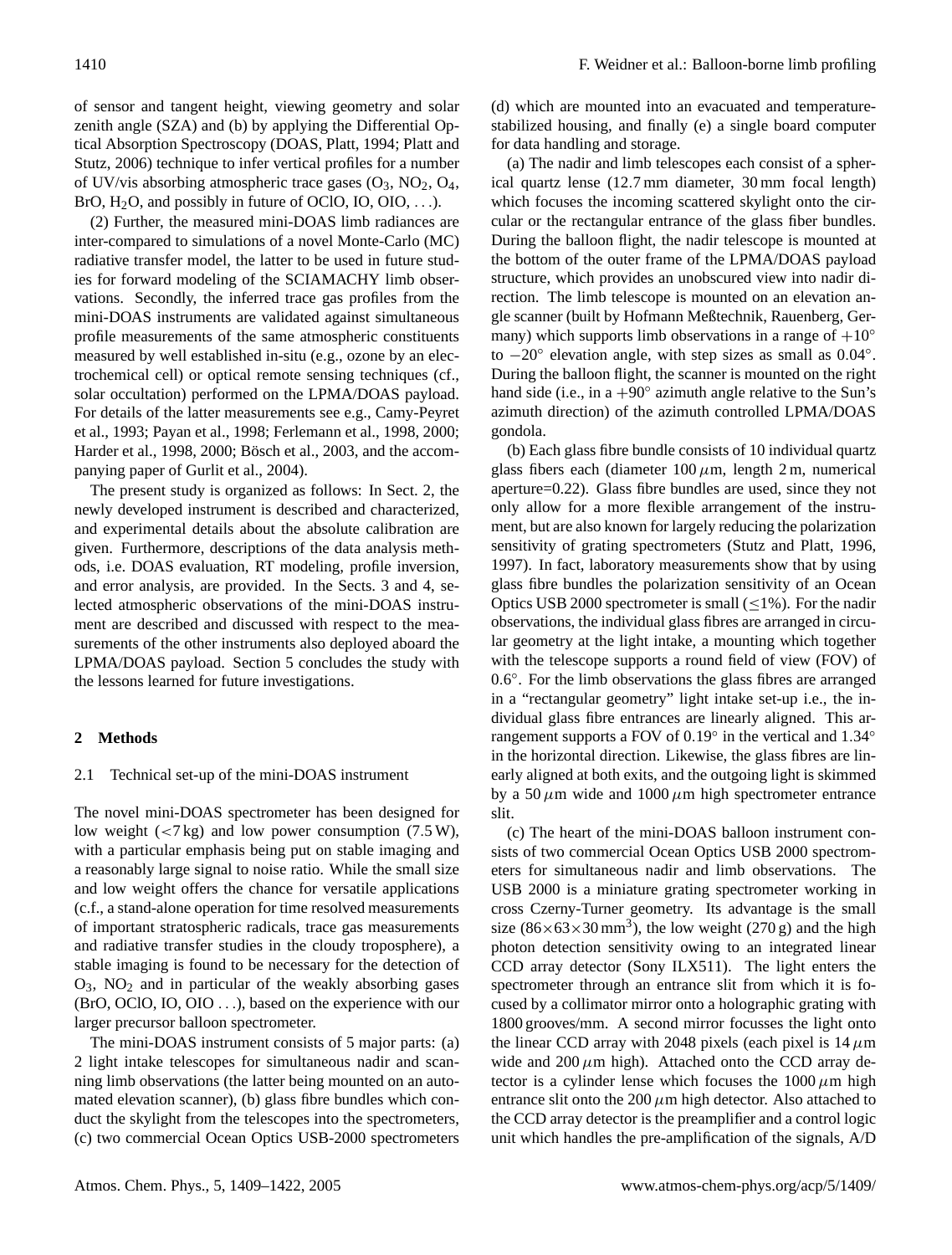conversion to 12 bit data and communication.

The spectrometers cover a spectral range of 327−527 nm at a full width at half maximum resolution (FWHM) of 0.8−1 nm, or 8 to 10 detector pixel/FWHM depending on the wavelength. Based on previous experience, this wavelength coverage and resolution should allow for the detection of the atmospheric trace gases  $O_3$ ,  $NO_2$ ,  $O_4$ ,  $BrO$ ,  $H_2O$ , (and potentially OClO, IO, OIO,  $CH<sub>2</sub>O$ ).

(d) Both spectrometers are kept in a sealed and evacuated container, which itself is immersed in a water-ice reservoir (∼2 liters). This ensures a stable spectrometer and CCD array temperature of 0◦C during an entire balloon flight.

(e) Data handling and storage is maintained by a single board PC (type National Geode 200 MHz) which is equipped with a flash memory device. The allocated data are transferred from the spectrometers to the PC via a USB data transfer connection. It supports a data transmission rate fast enough to record a single spectrum every 25 ms. Possible integration times per spectrum as provided by the manufacturer of the spectrometers are in the range of 3−65 535 ms. The PC can alternatively be operated under Windows or Linux with our lab-owned  $DOASIS<sup>1</sup>$  $DOASIS<sup>1</sup>$  $DOASIS<sup>1</sup>$  or XDOAS software packages, respectively. Both software tools support the automatic adjustment of the integration time, recording and storage of the measured spectra and the control of the limb scanning stepper motor.

The total size of the instrument is  $260 \times 260 \times 310$  mm<sup>3</sup> (w/o fibers), its weight is ∼4.8 kg plus 2 kg of water and ice, and its power consumption is ∼7.5 W.

## 2.2 Instrument performance and calibration

**Instrument performance:** The optical performance of the mini-DOAS instrument is tested in a set of laboratory measurements using alternatively Penray Hg, Kr or HgCd emission lamps or white light sources (integrating sphere type BN-102-3 manufactured by Gigahertz). For the temperature stabilized  $(0°C)$  instrument, the following relevant noise contributions (1- $\sigma$  rms) are found for single scans:

(a) an electron shot noise level of 15 binary units (BU) corresponding to a 1- $\sigma$  noise of 0.474% for a 80% saturation level of the CCD array with a well-depth of 62 500 electrons and an electron to binary unit conversion factor of 15 electrons/BU. As for a DOAS evaluation the ratio of the spectrum being analyzed and a solar reference spectrum is spectrum being analyzed and a solar reference spectrum is considered, the noise has to be multiplied by a factor of  $\sqrt{2}$ , yielding a photo-electron shot noise of 0.67%.

(b) a total electronic noise of 67.4 electrons or 4.4 BU causing a noise of 0.135% at  $1-\sigma$ .

(c) the dark current of the SONY ILX511 shows a large pixel to pixel variation e.g., next to pixels with very small dark current there are pixels for which the current



**Fig. 1.** Root mean square  $(1-\sigma)$  and peak-to-peak residual structure (5-σ) as a function of co-added spectra N at 80% illumination level of the CCD array detector for white light of an integrating sphere and skylight. The arrows indicate the  $(1-\sigma)$  noise actually achieved during the balloon flights.

is 270 electrons/s corresponding to 18 BU/s. The average dark current, however, is 16.6 electrons/s only, corresponding to 1.09 BU/s. The dark current noise is proportional to the square root of the integration time and measured to  $0.42 \text{ BU}/\sqrt{s}$ , much smaller than the other noise contributions.

Since all noise contributions (a) to (c) are inversely proportional to the square root of the number of scans (N), the total noise is measured as a function of N (see Fig. 1). For this purpose the total noise and its scaling with the number of scans is monitored using scattered skylight and a small integrating sphere. In both cases, the  $1-\sigma$  noise for single scans is ∼0.7%. For a medium large number of scans, the instrument, in fact, operates at the physical limits given by the photo-electron noise. For an actual balloon flight, typically 100–1000 spectra (corresponding to 10−100 s integration time) are co-added for the sake of height resolution. This results for field conditions in a total 1- $\sigma$  noise of  $7 \times 10^{-4}$  for 100, and 2.5×10−<sup>4</sup> for 1000 co-added spectra, respectively (as indicated by the arrows in Fig. 1).

The spectrograph stray light is analyzed by laboratory measurements (Weidner, 2005). It is estimated to 0.2−0.3% of full saturation resulting in a contribution of <1% at all occurring saturation levels. Spectral structures arising from spectrograph stray light can be eliminated by including an additive polynomial to be fitted to the measured intensity (intensity offset) during the fitting procedure.

<span id="page-2-0"></span><sup>&</sup>lt;sup>1</sup> available for download under: [http://www.iup.uni-heidelberg.](http://www.iup.uni-heidelberg.de/bugtracker/projects/doasis/) [de/bugtracker/projects/doasis/](http://www.iup.uni-heidelberg.de/bugtracker/projects/doasis/)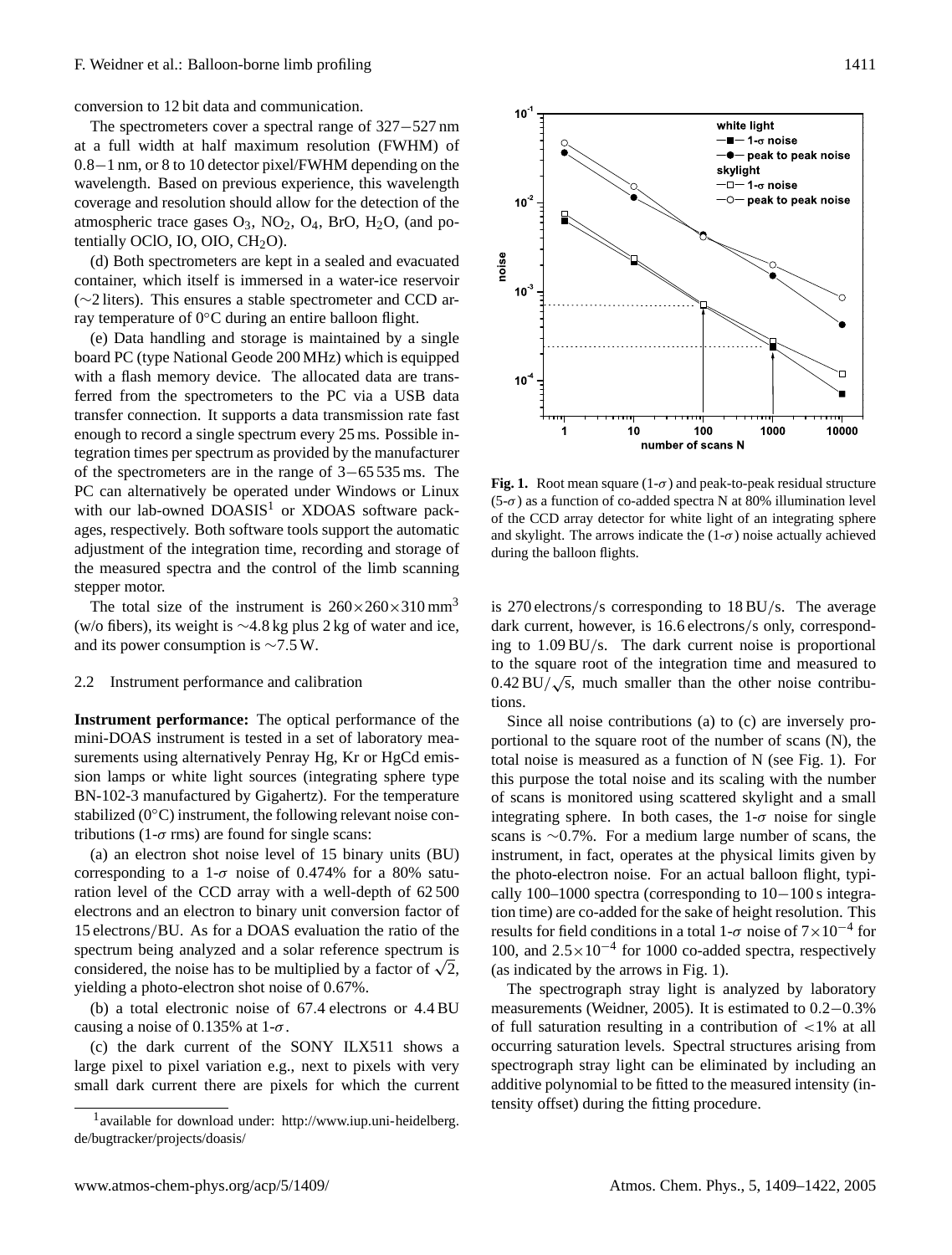**Absolute calibration:** The radiometric calibration of both spectrometers is performed in two steps: In a first step, a small, but not absolutely calibrated, integrating sphere (type BN-102-3 by Gigahertz) is absolutely cross calibrated against an absolute radiance standard using the mini-DOAS instrument as transfer device. In a second step, this now absolutely calibrated integrating sphere is used for radiometric calibration of each of the spectrometers, shortly before the actual balloon flight is conducted.

For absolute radiance calibration, a National Institute of Standards and Technology (NIST) calibrated FEL 1000 W irradiance Quartz Tungsten Halogen (QTH) standard (serial number F-455 from OSRAM Sylvania; Walker et al., 1987) is employed in combination with a calibrated space grade Spectralon diffuser plate manufactured by Labsphere. The same setup is used for absolute radiometric calibration of SCIAMACHY during the SCIAMACHY calibration campaign in 1998 (Dobber, 1999). The bi-directional reflectance distribution function (BRDF) of the diffuser plate is calibrated in 0−23◦ geometry by the Dutch company TNO TPD. For more details see TNO TPD report of calibration (van Leeuwen, 2003). NIST provides the calibration at a distance of 50 cm. The wavelength dependent radiometric irradiance accuracy of the NIST-FEL lamp ranges between 0.91%−1.09%, and the long term reproducibility is 0.87%−0.96% in the 300−654.6 nm wavelength range (for more details see the NIST report of calibration, 844/25 70 96-96-1, 1997). For the radiance transfer measurements, the NIST-FEL lamp and the Spectralon diffuser plate are positioned into the optical axis of the limb transfer spectrometer. The field of view of the spectrometer light intake telescope is small and completely located inside the characterized lamp irradiance plane on the Spectralon diffuser plate. After the measurement is taken, a not yet absolutely calibrated integrating sphere (type BN-102-3) is cross calibrated with the calibrated transfer spectrometer. The uncertainty of the radiance of the NIST-FEL lamp and Spectralon setup in the 300−700 nm region is 2−3% as indicated by test measurements performed during the SCIAMACHY calibration campaign (Gerilowski, 2004). For the somewhat less ideal conditions in the field, the estimated accuracy of the absolute radiometric calibration of both channels is estimated to 35% at 380 nm, 10% at 440 nm and 4% at 510 nm, including all known sources of uncertainties and errors. The reproducibility of the integrating sphere measurements is better than 1%.

Further, the absolute calibration is checked by comparing the measured radiance at two wavelengths (360 nm vs. 490 nm), for a condition for which the radiative transfer is simple. For example, for the limb observations (90° azimuth angle,  $+0.5^{\circ}$  elevation angle, SZA=88.54° at 30 km) during the Kiruna 23 March 2003 flight, RT calculations show that most photons  $((80±5)\%)$  are single Rayleigh scattered. This number is in agreement with the study of Oikarinen et al. (1999). Therefore, by knowing the relative solar irradiance  $F(360 \text{ nm})/F(490 \text{ nm})=0.588$  (e.g. Gurlit et al., 2004) for the two wavelengths and the relative probability for Rayleigh scattering  $(490 \text{ nm}/360 \text{ nm})^4 = 3.432$ , the radiance ratio  $I(360 \text{ nm})/I(490 \text{ nm}) = 2.018$  can be calculated. In fact, the model 'Tracy' calculates a ratio of  $I(360 \text{ nm})/I(490 \text{ nm}) = 2.06$ , and our observation yields I(360 nm)/I(490 nm) $\approx$ 2.0.

# 2.3 DOAS evaluation

For the evaluation of  $O_3$ ,  $NO_2$ ,  $BrO$ ,  $O_4$ , and  $H_2O$  slant column densities (SCD), the Differential Optical Absorption Spectroscopy (DOAS) technique is applied to the measured spectra (Platt, 1994; Platt and Stutz, 2006). For the spectral retrieval, the WinDOAS software is used (C. Fayt and M. Van Roozendael, 2001). Each spectrum is corrected for electronic offset and dark current using an offset and dark current spectrum, respectively, recorded either on the ground shortly before launch or during balloon float after sunset. The spectral retrieval of  $O_3$  is performed in the 490−520 nm wavelength intervall. The following cross sections are used: ozone from Voigt et al. (2001) at  $T=203$  K; NO<sub>2</sub> from Harder et al. (1997) at  $T=217$  K and 230 K, while the latter is numerically orthogonalized with respect to the former; water vapor from Rothman et al. (2003) at  $T=230$  K and  $p=400$  hPa; and O<sup>4</sup> at room temperature from Hermans et al. (private com-munication, [2](#page-3-0)002<sup>2</sup>). The spectral retrieval of  $NO<sub>2</sub>$  is performed in the 400−450 nm wavelength range. The following cross sections are used:  $O<sub>3</sub>$  from Burrows et al. (1999) at  $T=202$  K and  $T=221$  K while the latter is numerically orthogonalized with respect to the former;  $NO<sub>2</sub>$  from Harder et al. (1997) at  $T=217$  K; water vapor from Rothman et al. (2003) at  $T=230$  K and  $p=400$  hPa ; and  $O_4$  at room temperature from Hermans et al. In this wavelength interval, the  $O_3$  cross section from Voigt et al. (2001) recorded with a Fourier Transform spectrometer is rather noisy because the ozone absorption is minimal. Thus, the cross section from Burrows et al. (1999) recorded with the GOME spectrometer at medium resolution but higher signal to noise ratio is preferred. The spectral retrieval of BrO is done as recommended by Aliwell et al. (2002) in the 346−359 nm wavelength interval with the following cross sections: BrO from Wahner et al. (1988) at T=203 K shifted by  $+0.25$  nm to match the wavelength calibration of the BrO reference from the IUP-Bremen<sup>[3](#page-3-1)</sup>; ozone from Voigt et al. (2001) at T=203 K and 223 K while the latter is numerically orthogonalized with respect to the former;  $NO<sub>2</sub>$  from from Harder et al. (1997) at  $T=217$  K; and  $O_4$  at room temperature from Hermans et al. All high resolution cross sections are convolved with the actual instrumental slit function, determined from recorded line spectra of Hg and Kr. A spectrum correcting for the Ring effect (Grainger and Ring, 1962) is also included in the fitting

<span id="page-3-0"></span><sup>&</sup>lt;sup>2</sup>for details see: [http://www.oma.be/BIRA-IASB/Scientific/](http://www.oma.be/BIRA-IASB/Scientific/Topics/Lower/LaboBase/acvd/O4Info.html) [Topics/Lower/LaboBase/acvd/O4Info.html](http://www.oma.be/BIRA-IASB/Scientific/Topics/Lower/LaboBase/acvd/O4Info.html)

<span id="page-3-1"></span><sup>3</sup> for details see: [http://www.iup.physik.uni-bremen.de/gruppen/](http://www.iup.physik.uni-bremen.de/gruppen/molspec/bro2_page.html) [molspec/bro2](http://www.iup.physik.uni-bremen.de/gruppen/molspec/bro2_page.html) page.html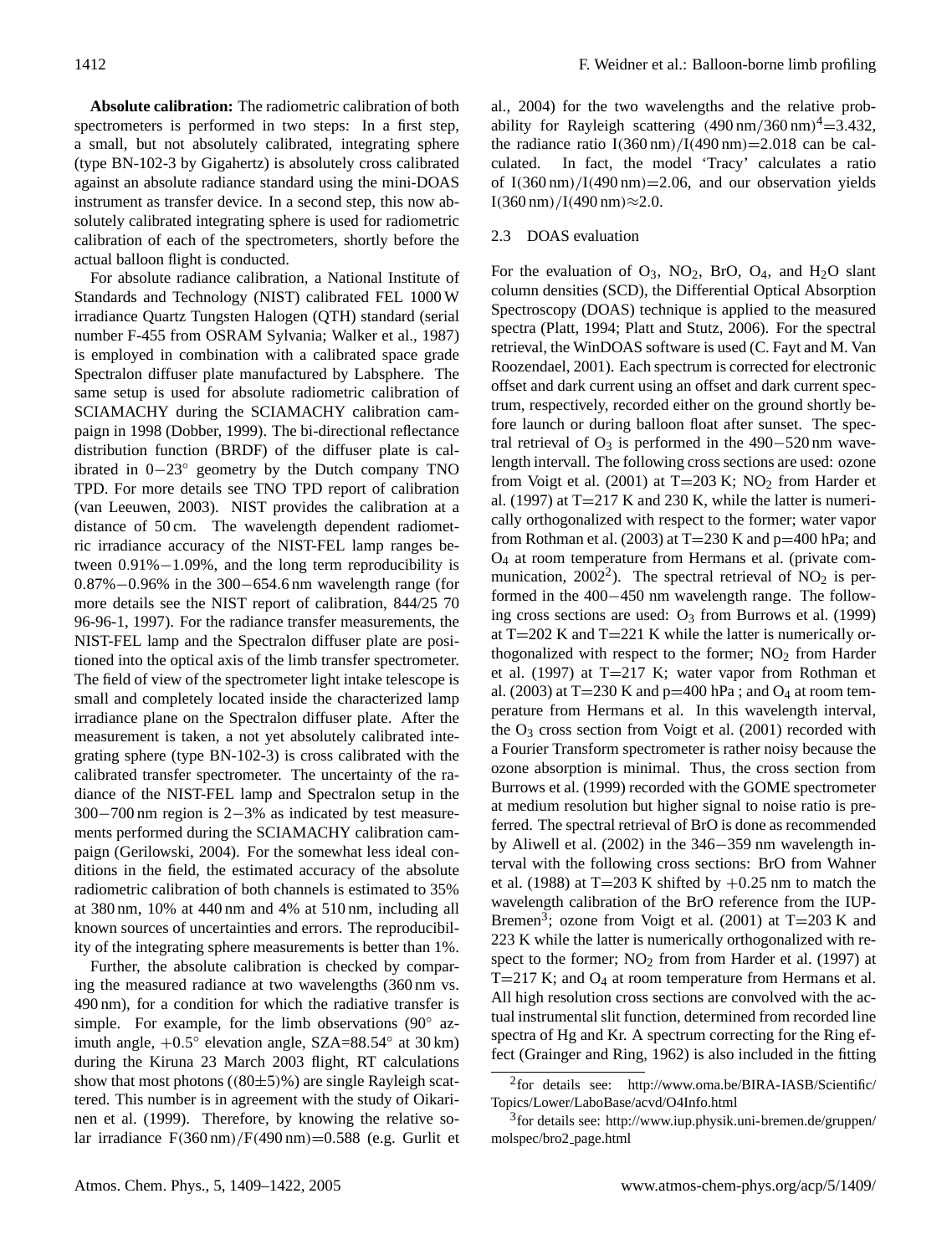

**Fig. 2.** Sample DOAS evaluation of ozone in the wavelength interval 490−520 nm for a limb observation at float altitude in limb scanning mode (at 31.6 km altitude, an elevation angle of  $-5.5^{\circ}$ , azimuth angle of 90°, and SZA=89.9°) for the Kiruna flight on 23 March 2003. Shown are the retrieved optical densities of  $O_3$ ,  $NO<sub>2</sub>$ , Ring (thick lines) and the latter plus the residual structure (thin lines). The upper two traces show the measured (thick line) and the Fraunhofer (thin line) spectra, the latter is recorded at an altitude of 29.7 km, an elevation angle of 0.5 ◦ , an azimuth angle of 90°, and SZA=88.5°.

routine:  $\sigma_{Ring} = I_{Raman}/(I_{ref} - I_{Raman})$ . For  $I_{ref}$ , the same solar reference spectrum as for the DOAS evaluation is used, and  $I_{Raman}$  is calculated with the DOAS tool MFC (Gomer et al., 1996). To correct for structures arising from spectrograph stray light, an additive polynomial (intensity offset) of 2nd order is fitted to the measured spectra during the DOAS evaluation procedure. The obtained residuals are somewhat lower if an additive polynomial is included into the fit. Both the residuals and the fit results are almost identical and well within the given uncertainties for a degree of the additive polynomial between 0 and 2. For the Fraunhofer reference spectrum, a limb measurement from balloon float altitude is used, for which the residual trace gas absorptions are expected to be minimal. For example, for the flight from Kiruna on 23 March 2003, the Fraunhofer reference is recorded at 29.7 km of altitude,  $SZA = 88.5^{\circ}$ , elevation angle  $+0.5^{\circ}$  and



Fig. 3. Same as Fig. 2 but for the  $NO<sub>2</sub>$  evaluation in the 400−450 nm wavelength interval and a limb observation (at 30.9 km altitude,  $-3.5^\circ$  elevation angle (corresponding to a tangent height of  $\sim$ 19.5 km), 90° azimuth angle and SZA=89.4°) for the Kiruna flight on 23 March 2003.

azimuth angle 90◦ to the sun. Figures 2 and 3 show the spectral retrievals for the inferred differential slant column densities of ozone measured at 31.6 km for SZA=89.9°, and elevation angle  $-5.5^{\circ}$ , and of NO<sub>2</sub> measured at 30.9 km for  $SZA=89.4^{\circ}$ , and  $-3.5^{\circ}$  elevation angle, respectively. Figure 4 shows the inferred BrO absorption for an observation at 26.4 km altitude (−1.5 ◦ elevation angle, 90◦ azimuth angle and SZA=82.9°) for the Kiruna flight on 24 March 2004.

One particular problem is that the DOAS method only retrieves differential Slant Column Densities (dSCD), i.e. the trace gas absorption of the spectrum to be evaluated minus that of the solar reference spectrum. So the trace gas absorption of the spectrum used as solar reference has to be determined separately and added to all measured dSCD values. One possibility is to use the solar spectrum from Kurucz et al. (1984) convolved to the instrument's resolution. However, this leads to significantly larger residuals caused by improperly removed Fraunhofer structures causing rather large systematic errors in the retrieved SCD values. Accordingly, this method only works for the strong absorber  $O_3$  but cannot be used in the case of  $NO<sub>2</sub>$  or BrO as their optical densities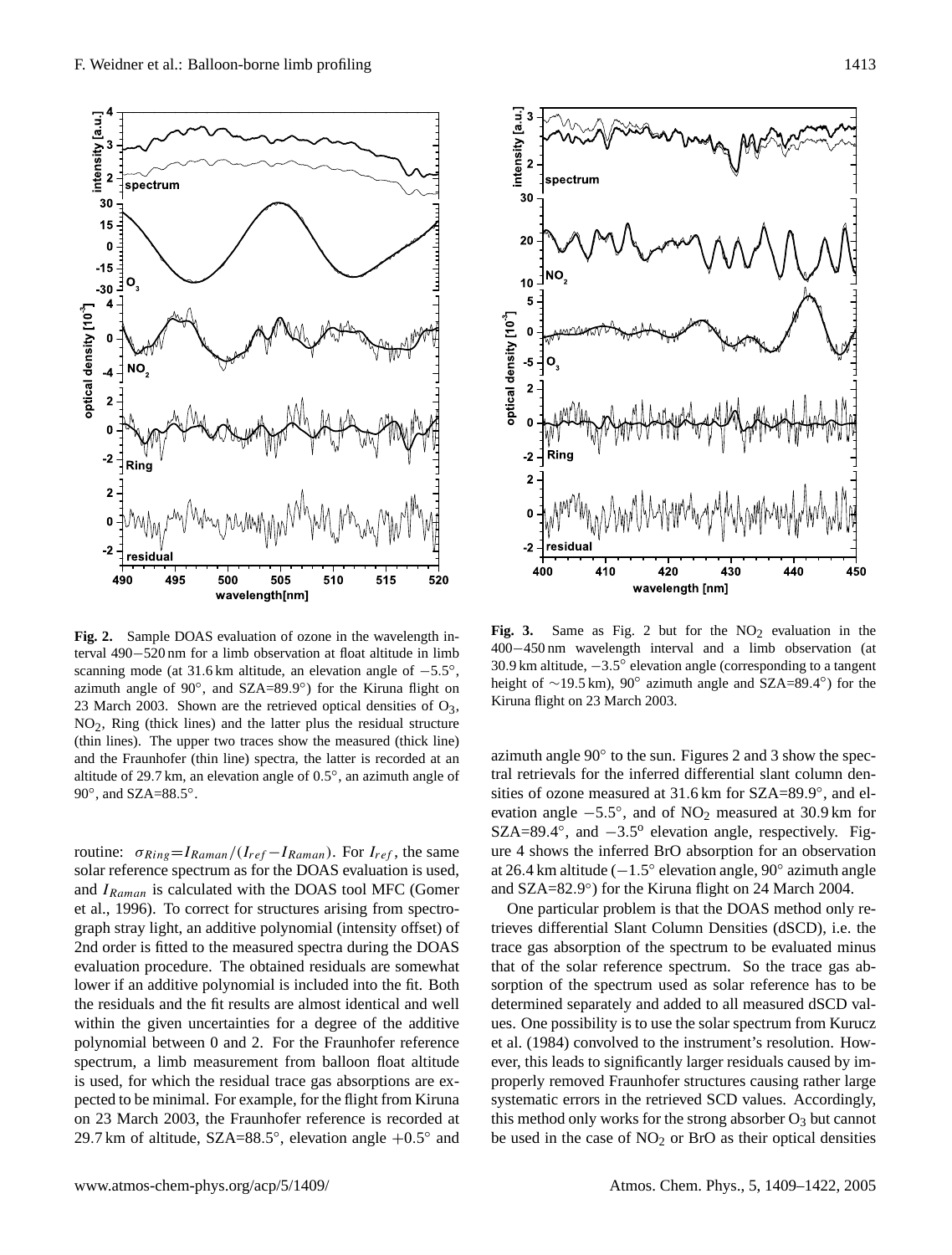

**Fig. 4.** Same as Fig. 2 but for the BrO evaluation in the 346−359 nm wavelength interval and a limb observation (at 26.4 km altitude, −1.5 ◦ elevation angle (corresponding to a tangent height of  $\sim$ 25.5 km), 90° azimuth angle and SZA=82.9°) for the Kiruna flight on 24 March 2004.

are much smaller than the residual structures in that case. A different approach is undertaken for BrO. As the BrO concentration above balloon float altitude (∼32 km) is comparatively small and also well known, a BrO concentration profile from the 3D-CTM Slimcat (Chipperfield, 1999) and the RT modeled BoxAMF are used to simulate the BrO absorption contained in the solar reference spectrum. In the case of NO2, this method cannot be applied because the winterly stratospheric  $NO<sub>2</sub>$  concentrations are not well reproduced by CTMs and the solar reference is recorded in a region of very high  $NO<sub>2</sub>$  concentrations implying large absorptions in the reference spectrum itself so it has to be determined very precisely. For the  $NO<sub>2</sub>$  measurements shown in this paper, the NO<sup>2</sup> absorption of the solar reference spectrum is determined by a correlation plot of the measured dSCDs and RT simulated SCDs using the profile obtained from the direct sunlight DOAS measurements as input.

## 2.4 Radiative transfer modeling

A Monte Carlo (MC) Radiative Transfer model (called "Tracy") has been developed by our group (Von Friedeburg, 2003). It allows the forward simulation of the mini-DOAS and Envisat/SCIAMACHY limb observations. In particular, it can simulate the measured limb radiances and slant column densities (SCD) of the trace gases under consideration, including sensitivity tests for varying atmospheric parameters such as  $T$ ,  $p$ , the ozone and aerosol profiles.

"Tracy" solves the radiative transfer equation by backward Monte Carlo simulations in a fully spherical, 3-dimensional and refractive atmosphere. However, it does not consider the polarization of the scattered skylight, which was found necessary in a recent theoretical study on scattered light ozone measurements (Hasekamp et al., 2002). Further, it supports an arbitrary spatial discretization, a tool which permits to account for spatially strong varying aerosol and trace gas concentrations, and it takes into account multiple scattering with arbitrary scattering phase functions.

For the RT simulations, "Tracy" uses atmospheric temperature and pressure profiles and, if available, profiles of the atmospheric aerosol extinction and ozone concentration (Hönninger et al.,  $2004$ ). For the present simulations, the stratospheric aerosol data version 2.00 of the SAGE III instrument is used (Thomason and Taha, 2003). The used aerosol phase functions are calculated for a standard scenario using Mie-theory (Hendrick, pers. communication). Mie scattering due to tropospheric clouds is not considered further. In the current version, "Tracy" runs with either the "Kurucz" (Kurucz et al., 1984) or the SOLSPEC solar spectrum (Thuillier et al., 1997, 1998a and b).

"Tracy" outputs are wavelength dependent limb radiances, slant column densities (SCD) of the trace gases of interest which the actual measurements can be compared to, and so called box air mass factors (BoxAMFs). The latter give the ratio of slant to vertical paths through each atmospheric layer, i.e.  $AMF = SCD/VCD$ , where  $AMF$  is the BoxAMF,  $SCD$  the slant and  $VCD$  the vertical column density of the considered layer.

# 2.5 Profile retrieval

Profile inversion from measured SCDs is performed by the Maximum A Posteriori (MAP) solution technique described in Rodgers (2000), also used for the inversion of solar occultation measurements performed by the other optical spectrometers (DOAS and LPMA) deployed on the gondola. The two-step approach of forward modeling of the atmospheric RT, and optimal estimation for profile inversion of measured SCDs is chosen since it offers the chance to cross validate each step of the newly developed limb technique. Sensitivity tests and validation can thus be undertaken on the simulated and measured limb radiance level, by comparison of simulated and measured SCDs of the gases of interest, or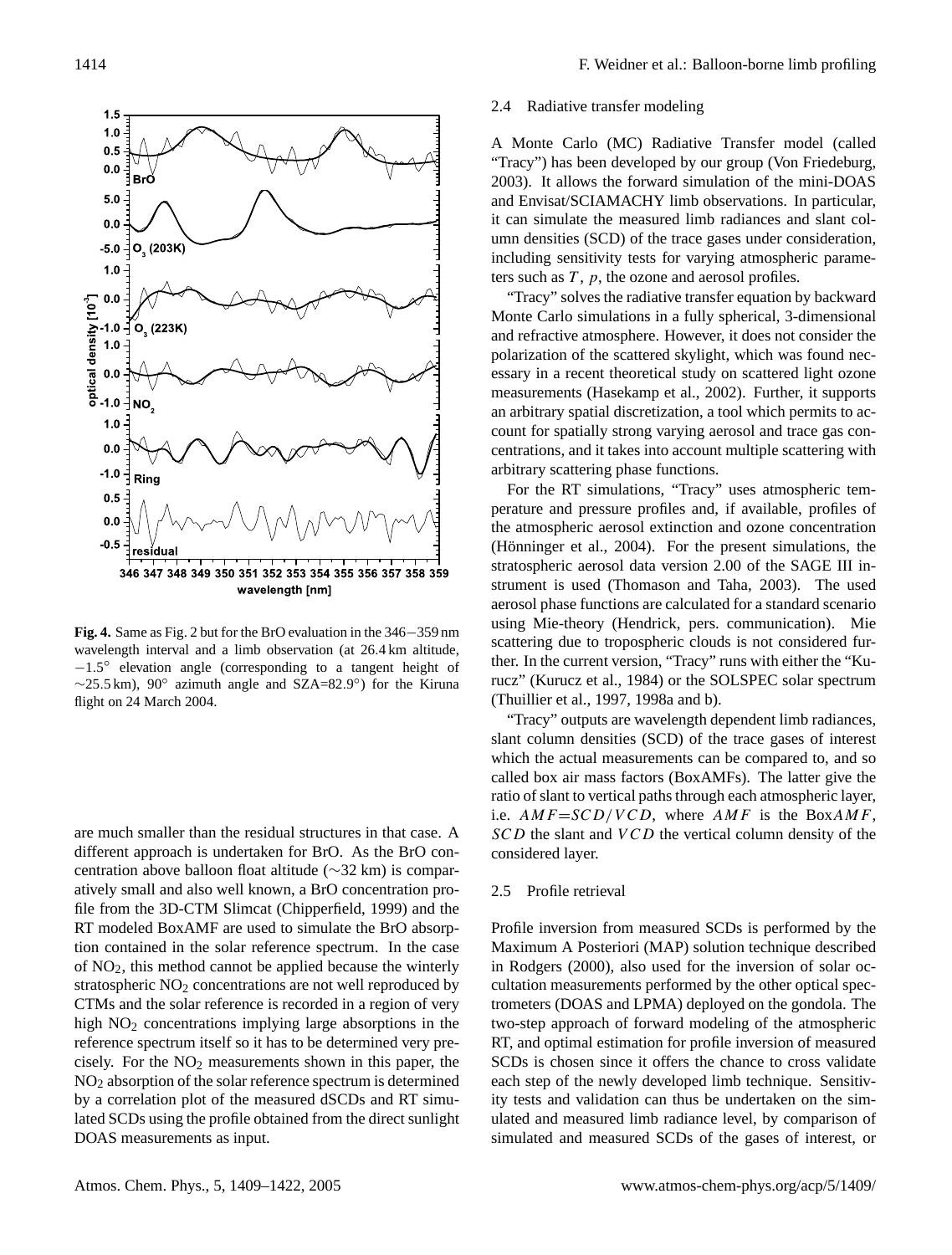| Date<br>Time (UT)                 | Location                                     | Geophys. Cond.<br>SZA range                                       | Instrument                    | <b>Observation Mode</b>                                     |
|-----------------------------------|----------------------------------------------|-------------------------------------------------------------------|-------------------------------|-------------------------------------------------------------|
| 18/19 Aug. 2002<br>$15:15 - 2:38$ | Kiruna<br>$67.9^\circ$ N, $21.1^\circ$ E     | high lat. sum.<br>$69.75 - 94.4^{\circ}$<br>$94.6 - 88.1^{\circ}$ | L <sub>PMA</sub><br>mini-DOAS | nadir<br>fixed limb                                         |
| 4 March 2003<br>12:55-15:25       | Kiruna<br>$67.9^\circ$ N, $21.1^\circ$ E     | high lat. spring<br>$77.6 - 88.8^{\circ}$                         | LPMA/DOAS<br>mini-DOAS        | nadir<br>fixed limb                                         |
| 23 March 2003<br>$14:47 - 17:35$  | Kiruna<br>$67.9^{\circ}$ N, $21.1^{\circ}$ E | high lat. spring<br>$78.9 - 94.7^\circ$                           | <b>LPMA/DOAS</b><br>mini-DOAS | nadir<br>fixed limb during ascent<br>scanning limb at float |
| 9 Oct. 2003<br>15:39-17:09        | Aire-sur-l'Adour<br>43.7° N, $0.25$ ° W      | mid-lat fall<br>$66 - 88^{\circ}$                                 | LPMA/DOAS<br>mini-DOAS        | nadir<br>fixed limb                                         |
| 24 March 2004<br>13:55–17:35      | Kiruna<br>$67.9^\circ$ N, $21.1^\circ$ E     | high lat. spring<br>$72 - 98^{\circ}$                             | <b>LPMA/DOAS</b><br>mini-DOAS | fixed limb during ascent<br>scanning limb at float          |

**Table 1.** Compendium of balloon-borne mini-DOAS measurements

by inter-comparison of otherwise measured profiles c.f., obtained from the well validated solar occultation technique. At the same time, the approach allows us to validate various radiative transfer codes used in upcoming studies addressing SCIAMACHY limb observations.

Using the definition of the BoxAMF as stated above and the standard notation as used in Rodgers (2000), the profile retrieval problem can be written as:

$$
y = \mathbf{K} x + \boldsymbol{\varepsilon},\tag{1}
$$

where  $y$  is a vector of the measured SCDs, x a vector of the desired VCDs for each altitude layer, and **K** the weighting function matrix given by the RT calculated BoxAMF for each measurement and altitude layer.  $\varepsilon$  describes the inevitable measurement errors. The best estimate solution  $\hat{x}$ of this problem based on the measurements y and available a priori information  $x_a$  is given by the linear MAP inversion algorithm as described in Rodgers (2000), chapter 4:

$$
\hat{x} = (\mathbf{K}^{\mathrm{T}} \mathbf{S}_{\varepsilon}^{-1} \mathbf{K} + \mathbf{S}_{\mathbf{a}}^{-1})^{-1} (\mathbf{K}^{\mathrm{T}} \mathbf{S}_{\varepsilon}^{-1} \mathbf{y} + \mathbf{S}_{\mathbf{a}}^{-1} \mathbf{x}_{\mathbf{a}}), \quad (2)
$$

where  $S_a$  and  $S_e$  are the covariances of the a priori profile and the measurements, respectively. The covariance of the retrieved profile is given by:

<span id="page-6-0"></span>
$$
\hat{S} = (\mathbf{K}^{\mathrm{T}} \mathbf{S}_{\varepsilon}^{-1} \mathbf{K} + \mathbf{S}_{\mathbf{a}}^{-1})^{-1}.
$$
 (3)

All covariance matrices are diagonal. The covariance of the measurements is given by the errors of the DOAS evaluation  $\varepsilon$  corresponding to each measurement, i.e.  $S_{\varepsilon, ii} = \varepsilon_i^2$ . The covariance of the a priori profile is taken as constant percentage p of the profile itself, i.e.  $S_{a,i} = (p x_{a,i})^2$ . The error of the retrieved profile is obtained from its covariance matrix by  $\sigma_i = \sqrt{\hat{S}_{ii}}$ .

The inversion is characterized by the averaging kernel matrix **A** given by:

$$
\mathbf{A} = (\mathbf{K}^{\mathrm{T}} \mathbf{S}_{\varepsilon}^{-1} \mathbf{K} + \mathbf{S}_{\mathbf{a}}^{-1})^{-1} \mathbf{K}^{\mathrm{T}} \mathbf{S}_{\varepsilon}^{-1} \mathbf{K}.
$$
 (4)

Averaging kernels being close to unity indicate a height resolution of (or better than) the grid spacing used for the profile retrieval and independence of the retrieved profile point from the a priori. For all the profiles shown in this study, only the altitudes levels with averaging kernels close to one are considered.

Constraining the inversion by an a priori profile is necessary as the measurements contain no profile information about the altitude levels above float altitude. In order not to lose profile information about the altitude levels below float, the covariance of the a priori is chosen as high as possible, usually to  $p=100\%$ . As a result, the retrieved profiles are independent from the a priori in the altitude range traversed by the balloon. This independence has been checked by varying the a priori over a large range and by analysis of the averaging kernels.

# 2.6 Error analysis

For the  $O_3$  and  $NO_2$  DOAS evaluation, the statistical retrieval error determined by the residual noise is usually very small. In this case, the largest error of the retrieved SCDs arise from systematical effects like uncertainties of the used cross sections and the solar reference offset to be added to the measured dSCDs. These systematical error contributions are assumed to be 5% of the retrieved dSCD and solar reference offset, respectively. They are accounted for in the error analysis by retrieving an additional profile with a set of SCDs with the respective error added. The difference of the two profiles yields the error of the retrieved profile arising from the respective effect and is added to the error given by Eq. [\(3\)](#page-6-0).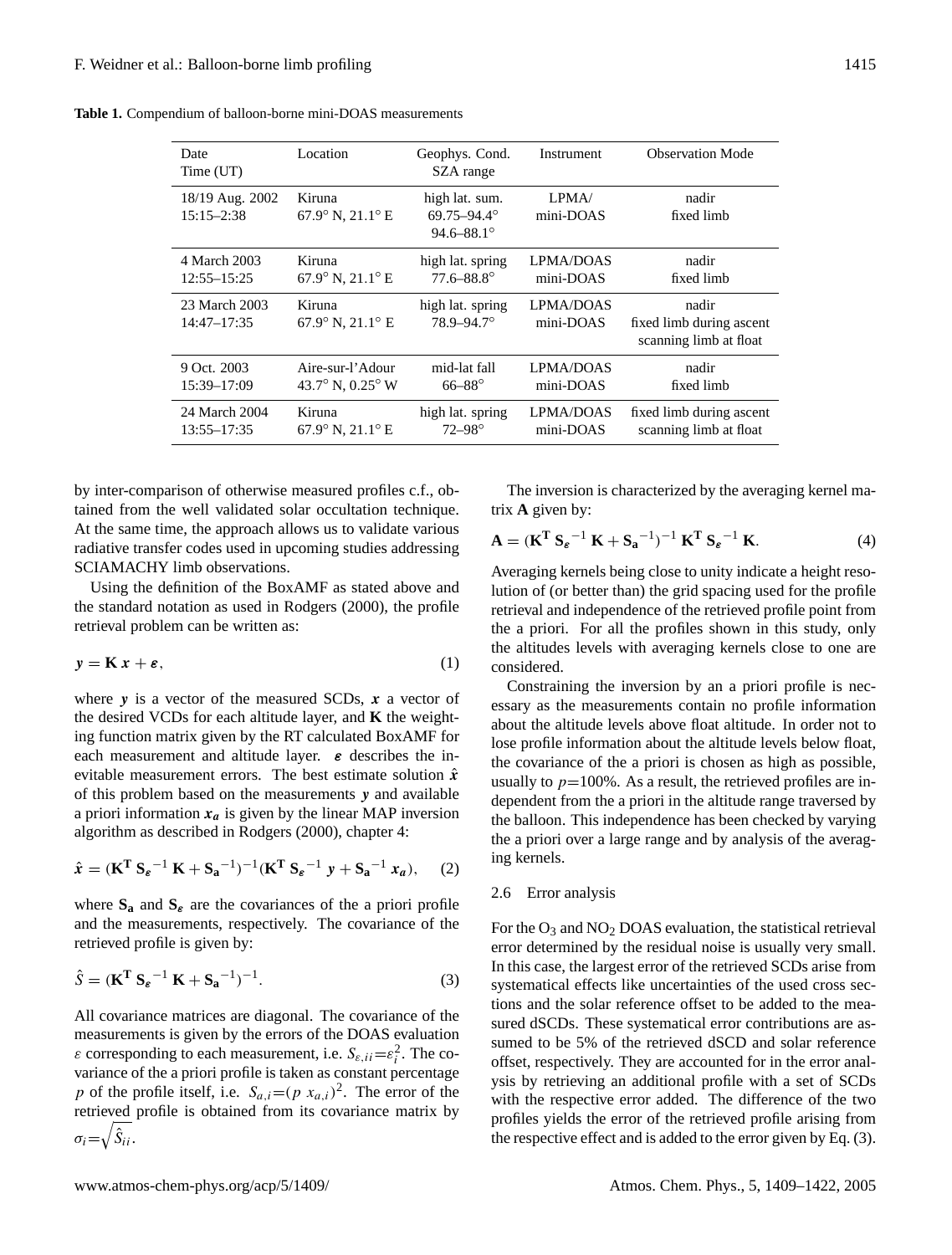

**Fig. 5.** Comparison of measured and simulated limb radiance at 360 nm (open squares and dashed line) and 490 nm (filled squares and full line, respectively) for an azimuth angle of 90° and an elevation angle of +0.5◦ during balloon ascent over Kiruna on 23 March 2003. Also denoted is the Solar Zenith Angle (SZA) at the balloon position.

## **3 Observations and flights**

For the actual balloon flights (see Table 1) the instrument is mounted on the azimuth controlled LPMA/DOAS payload. One of the telescopes is directed into the nadir, whereas the other telescope is mounted into the limb scanner, which points perpendicular to the Sun's azimuth direction (when the gondola is perfectly azimuth controlled). The elevation of the limb telescope is kept fixed during balloon ascent at an angle around  $0^\circ$ . At balloon float, the instrument performs scanning limb measurements at elevation angles between  $-6^{\circ}$  and  $0^{\circ}$ .

To date 5 mini-DOAS flights have been performed; and overall the instrument performed well during all of them. Since the instrument and method are novel and need some testing, the instrument has been constantly refined, e.g., by operating a limb scanner from the second flight on, by subsequently improving the instrument's housing and cooling and its software, and finally by adding a vacuum sealed housing surrounding the spectrometers. Therefore, the quality of the limb and nadir spectra are not directly comparable from one balloon flight to another. Nevertheless, the functionality, and the feasibility of the method, as well as its potential for novel atmospheric observations are well demonstrated by the results discussed in the following section.



**Fig. 6.** Comparison of measured (filled squares) and RT modeled (open squares) limb radiances at 490 nm vs. local SZA at the balloon position for the Kiruna 23 March 2003, balloon flight at balloon float altitude (30.3–32.2 km) for an azimuth angle of 90° and elevation angle varying from  $+0.5^{\circ}$  to  $-5.5^{\circ}$  with  $+0.5^{\circ}$  steps. The figure shows 5 limb profiling scans consisting of up to 13 individual observations each. The height labels denote the tangent heights of the observations.

## **4 Results and discussion**

In the following, we provide some sample results obtained from the data collected during 2 of the 5 balloon flights:

(a) In a first exercise, the measured absolute skylight radiances (azimuth angle 90 $^{\circ}$ , fixed elevation of +0.5 $^{\circ}$ ) are compared with RT calculated skylight radiances for two wavelengths ( $\lambda$ =360 nm and  $\lambda$ =490 nm) for the balloon ascent and the scanning limb observations at balloon float altitude (30.3−32.2 km) at Kiruna on 23 March 2003 (see Figs. 5 and 6, respectively). For the RT modeling the actually measured atmospheric parameters (profiles of T and p, and of ozone) are used. The ground albedo is set to 0.6 (which accounts for the still existing snow cover over Northern Scandinavia by late March). No further assumptions are made for the tropospheric aerosols and cloud scattering and absorption, mainly because they are not known for the actual sounding and are known to be quite variable. Figure 5 demonstrates that with the given assumptions the measured stratospheric limb radiances at 360 nm and 490 nm are reproduced reasonably well by the RT model (within the given error bars). At  $\lambda$ =360 nm, however, the measured limb radiances are exceedingly larger than the simulation below 17 km. Also not unexpected, in the tropopause region the measured limb radiances are much more variable at 490 nm than at 360 nm. This effect is due to the predominance of Mie scattering by aerosols and clouds over Rayleigh scattering for the skylight radiances in the visible (at 490 nm) compared to UV light (at 360 nm).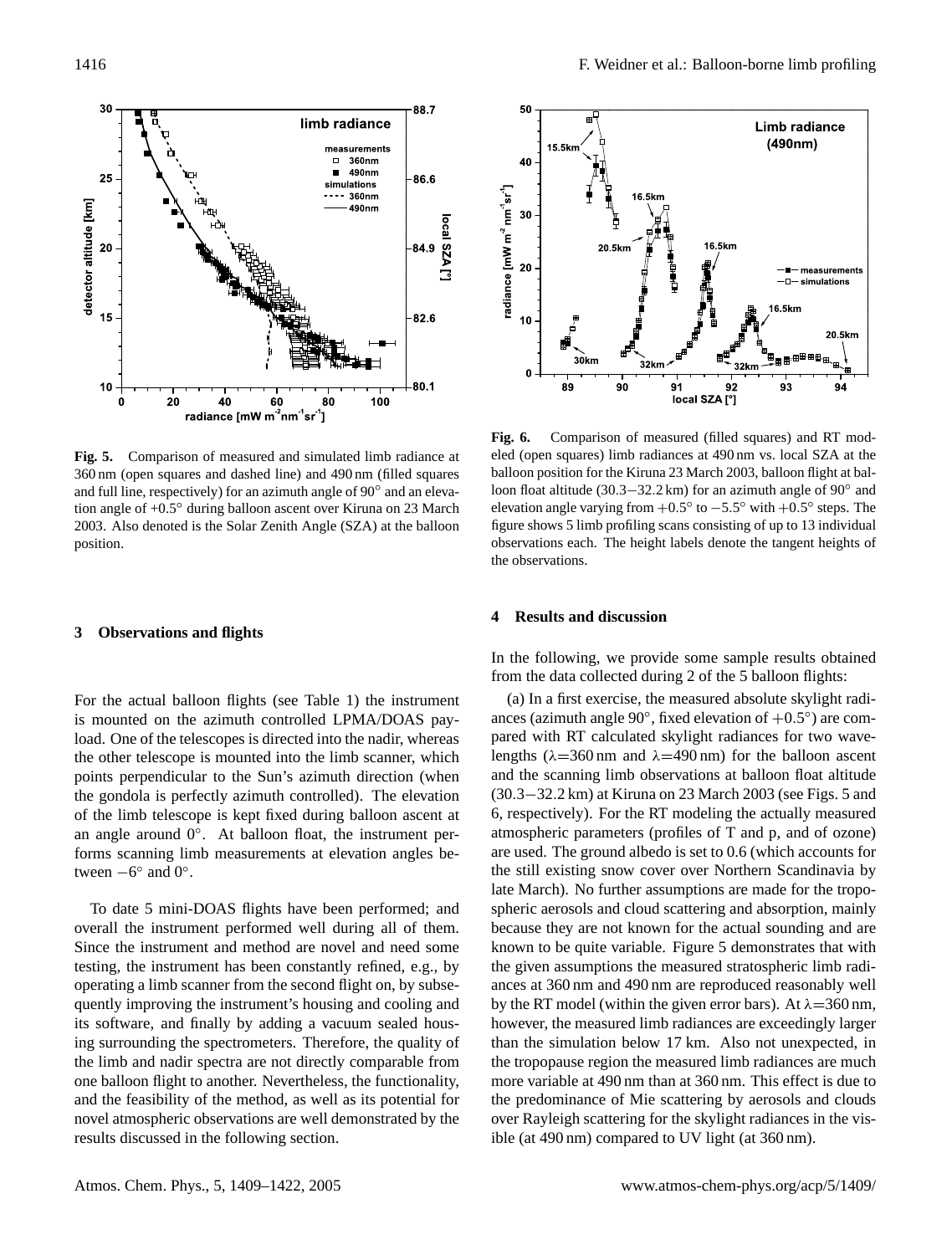

Fig. 7. Comparison of limb (90° azimuth angle and 0.5° elevation angle) measured (filled squares) and forward modeled O3-SCDs using the ozone measurements from two ECC-sondes deployed on the same gondola (full line), and flown stand-alone ∼3 h after the LPMA/DOAS launch (dotted line) for the Kiruna 23 March 2003 flight.

Figure 6 shows the measured and RT modeled limb radiance at  $\lambda$ =490 nm for the limb scanning observations at balloon float altitude (30.3−32.2 km). During each limb scan, the elevation angle is varied from  $+0.5^{\circ}$  to  $-5.5^{\circ}$  in steps of 0.5° corresponding to about 10 min. Overall, a good agreement in the measured and modeled skylight radiance is found for limb scans number 2 to 5 (when counting from left to right), and only for the 1st run, the disagreement is larger at lower altitudes than expected. We believe that the gap around SZA=90◦ is due to the notorious difficulties of RT models to deal numerically correct in this regime. Sensitivity tests showed that stratospheric aerosols and tropospheric clouds only have a small impact on the RT calculated radiances and cannot explain the discrepancies.

(b) After gaining some confidence in the RT modeling, we further evaluate the measured spectra during balloon ascent and at balloon float to obtain profile information of some relevant atmospheric absorbers in the UV/vis wavelength range i.e., of  $O_3$ ,  $NO_2$ , and BrO.

In a first exercise, we tested the  $O_3$  profile retrieval from the mini-DOAS observations for a fixed limb viewing geometry (at an azimuth angle of 90◦ and an elevation angle of 0.5°) performed during the balloon ascent of the Kiruna 23 March 2003 flight. Note that the balloon flight is undertaken around the vortex edge, implying large horizontal gradients in the trace gas concentrations.



**Fig. 8.** Averaging kernels for the ozone profile retrieval shown in Fig. 9.

In a first step, the slant column densities of ozone  $(O_3$ -SCD) are inferred from the measured spectra, and compared with the same parameter simulated by Tracy RT calculations using as input either the  $O_3$  profile simultaneously measured on-board by an electrochemical cell (ECC), or by a stand-alone ECC O<sup>3</sup> sonde, launched ∼3 h after the LPMA/DOAS gondola. Figure 7 reveals that the measured and simulated  $O_3$ -SCDs compare reasonably well, however only for the simulations using the ozone profile measured by the ECC-sonde aboard (the full line in Fig. 7). Conversely taking the  $O_3$  profile in the simulation from the measured stand-alone launched ECC sonde launched ∼3 h after the LPMA/DOAS payload, larger  $O_3$  concentrations are obtained in the 12−21 km height range with a corresponding overestimation in the simulated  $O_3$ -SCDs (dotted curve in Fig. 7). This comparison clearly demonstrates the quality of the limb  $O_3$  measurements and its sensitivity towards the shape and  $O_3$  concentration of the profile.

In a second step, the measured  $O_3$ -SCDs are mathematically inverted into an  $O_3$  concentration profile, using the RT calculated BoxAMF and the inversion routine described in Sect. 2.5 (see Fig. 9). Overall, a good agreement found between the inferred limb ozone profile and the simultaneously measured  $O_3$  profiles either from the on-board ECC sonde or inferred from the direct sunlight DOAS observations indicates the feasibility of the balloon-borne limb method. The error bars are calculated as described in Sect. 2.6. The relative total error of the inferred O<sub>3</sub> concentrations is  $5-10\%$  in the 10−25 km range increasing to 15% above as concentrations are lower. Below 10 km, the relative error is strongly increasing due to very low tropospheric concentrations and,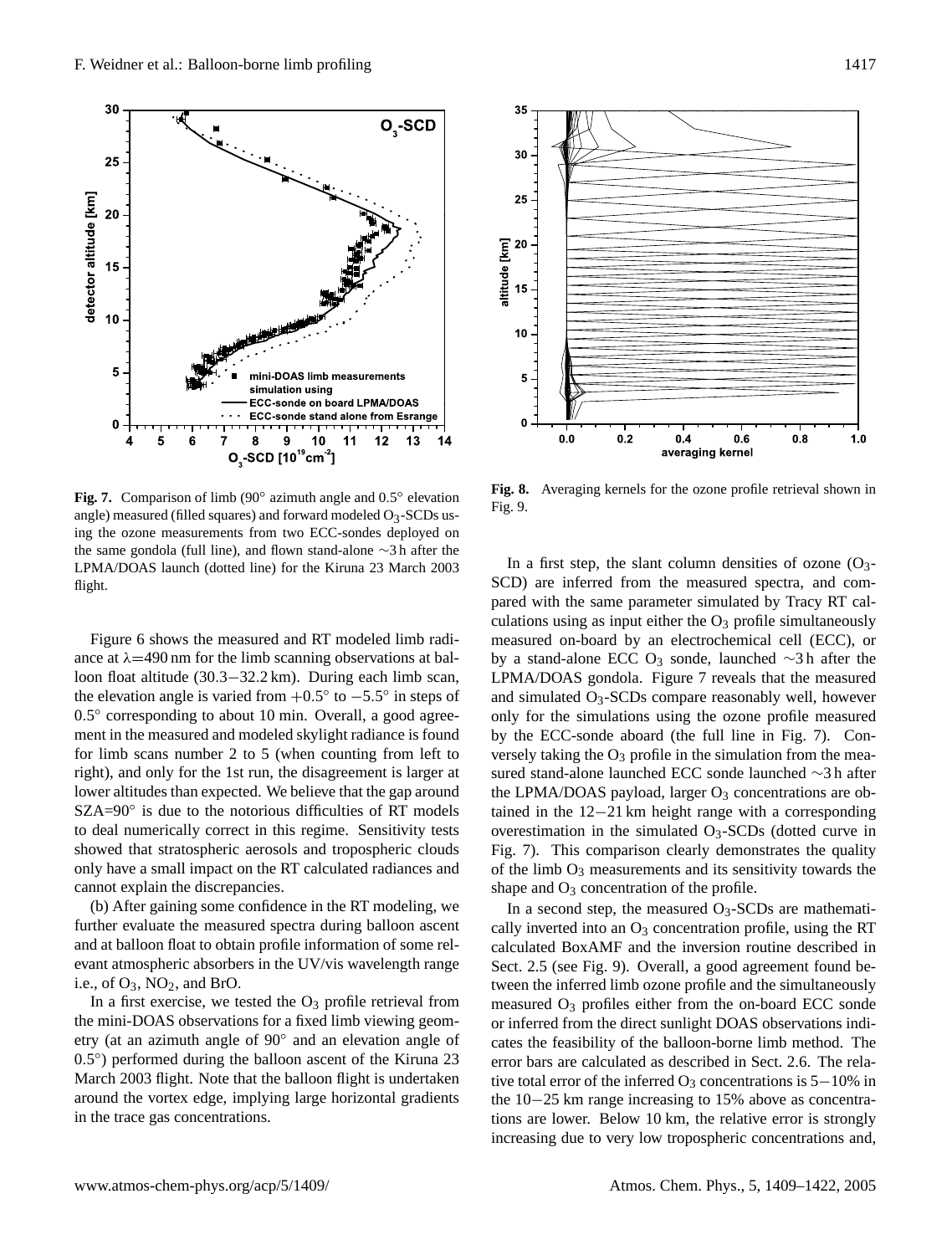

**Fig. 9.** Comparison of inferred  $O_3$  profiles from (a) limb observations (filled squares) at an azimuth angle of 90◦ and elevation angle of 0.5 ◦ , **(b)** the direct sunlight DOAS measurements (open circles), and two ECC ozone sondes **(c)** one deployed on the same gondola (full line) and **(d)** from the stand-alone launched ECC-sonde (dotted line) for the Kiruna, 23 March 2003 flight.

thus, stronger contribution of the stratospheric  $O_3$  to the measured SCDs. The rows of the corresponding averaging kernel matrix **A** are shown in Fig. 8. The averaging kernels are close to 1 in the altitude range where measurements are available, i.e. between 3 and 30 km, on the chosen altitude grid of 1 km below 20 km and 2 km above owing to the lower number of measurements due to lower limb radiances there.

In a second exercise, we inferred an  $NO<sub>2</sub>$  profile from the measured SCDs during balloon ascent on 23 March 2003 (see Fig. 10). As before the comparison of the  $NO<sub>2</sub>$  profiles inferred either from the limb or direct Sun observations is excellent. This result again demonstrates the equally large sensitivity of the balloon-borne ascent limb measurement compared to the solar occultation techniques. The higher errors of the mini-DOAS limb measured  $NO<sub>2</sub>$ -SCDs compared to the SCDs of the direct sunlight DOAS measurements due to a lower number of analyzed photons are compensated by the better conditioning of the inversion problem (i.e. Box-AMFs with sharp maximum at the detector altitude) so that both profiles have similar uncertainties. For the shown error bars, 5% uncertainty of the solar reference offset is assumed. No systematical error of the cross section is assumed for this comparison as the same cross sections are used for the DOAS evaluation of the mini-DOAS limb and solar occultation spectra. The total relative errors of the mini-DOAS profile is  $5-10\%$  above 25 km where NO<sub>2</sub> concentrations are maximum and 20−30% below.



**Fig. 10.** Comparison of inferred NO<sub>2</sub> profiles from (a) limb observations (filled squares) for an azimuth angle of 90° and elevation angle of 0.5°, and (b) from direct sunlight DOAS measurements (open circles) during balloon ascent at Kiruna on 23 March 2003. The SZA was between 80° at 10 km, and 88.9° at 30 km detector altitude.

In a third exercise, we inferred a BrO profile from the limb measured SCDs during balloon ascent on 24 March 2004 (see Fig. 11). As for the  $NO<sub>2</sub>$  comparison, the limb measured BrO compares excellently with the BrO measured with the solar occultation instrument, thus providing confidence in both methods. The total relative error calculated as described in Sect. 2.6 is ∼12% in the 12–25 km range and significantly higher above and below as BrO concentrations are much lower.

Finally, in a fourth exercise, we intercompare measured and simulated  $O_3$ -SCDs for the scanning limb observations at balloon float (30.3−32.2 km) for the Kiruna 23 March 2003 flight (see Fig. 12). As before, the measured and simulated O<sub>3</sub>-SCDs compare well, in particular for tangent heights above the ozone maximum concentration  $(>25 \text{ km})$ . For lower altitudes, simulated O<sub>3</sub>-SCD are larger by  $\sim$ 10% than those measured, a finding for which the reason is not totally clear. However, it is worthy noting that the simulated O3-SCDs are less sensitive to RT errors than the simulated limb radiances. Therefore the small error found in the simulated radiance (compare Fig. 3) can hardly provide an explanation for the discrepancies. For a given ozone profile, a larger simulated than measured limb  $O<sub>3</sub>$ -SCD could mean a longer simulated than real viewing distance (or a better visibility) over which the limb radiance received by the instrument is integrated. Conversely, if the RT model simulations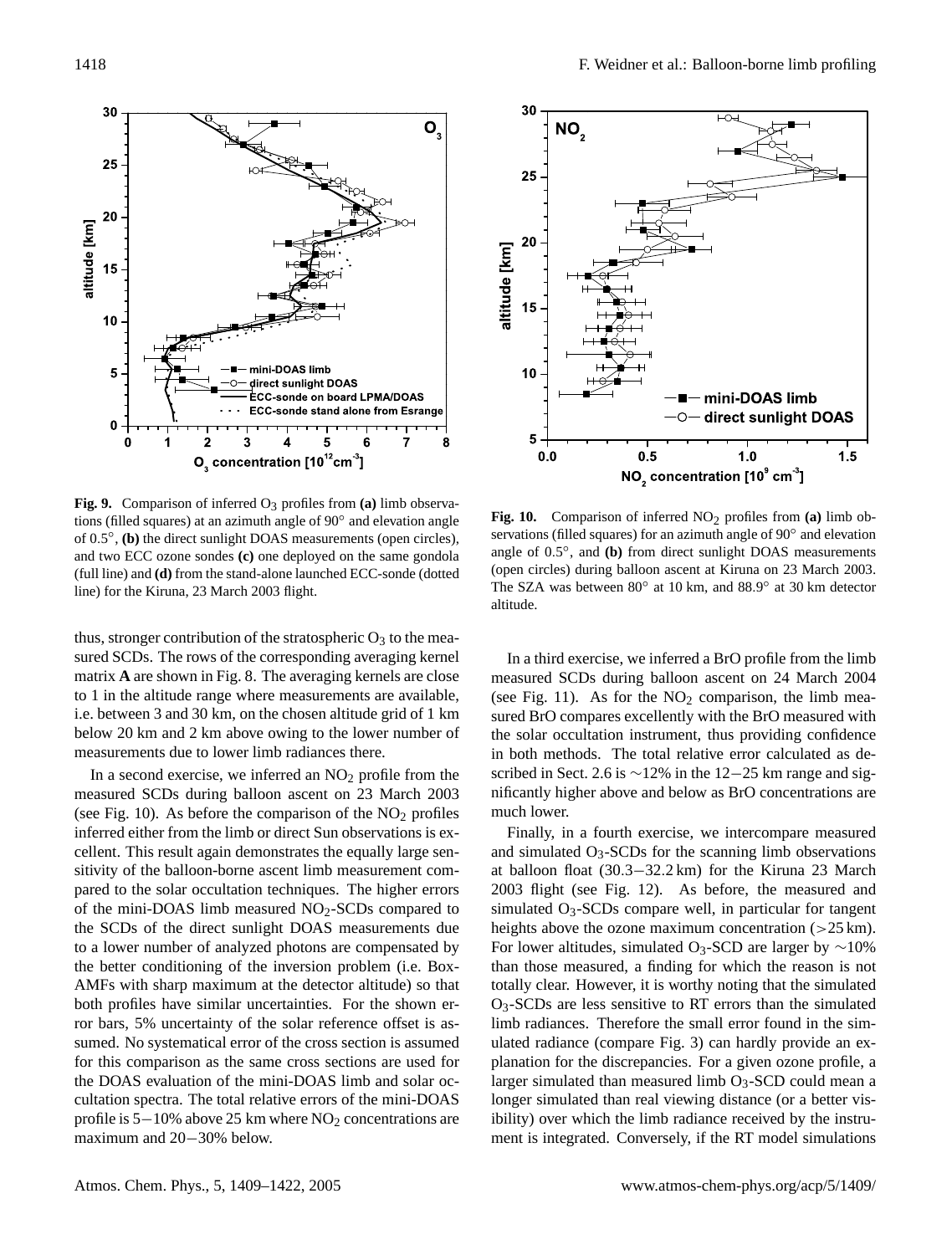



fit well with the actual atmospheric RT, smaller measured than simulated  $O_3$ -SCDs would imply smaller ozone concentrations than assumed in the simulation (here as before, the on-board measured ECC-sonde ozone profile is taken). In fact, there is a good reason to assume that the latter explanation is more likely than the former since the limb scanning measurement touched the vortex edge. The ozone-poor polar air-masses were increasingly occupying the instrument's field of view as the gondola followed (in clockwise direction) the increasing solar azimuth angle with progressing balloon flight duration.

# **5 Conclusions**

We describe the first application of a novel balloon-borne UV/vis spectrometer and its limb radiance and trace gas measurements. The study discusses the instrument's performance in a series of balloon flights, and the novel method of balloon-borne UV/vis limb trace gas measurements is tested against simultaneous observations of the same atmospheric parameters and RT model results.

Overall, reasonably good agreement is found in intercomparisons of simulated and measured limb radiance performed in fixed observing geometry during balloon ascent, and in limb scanning geometry at balloon float altitude dur-



**Fig. 12.** Comparison of measured (filled squares) and forward modeled (open squares) limb absorption of ozone vs. local SZA at the balloon position for the Kiruna flight on 23 March 2003 for azimuth angle of  $90^o$  to the sun and elevation angles varying from  $+0.5^{\circ}$  to  $-5.5^{\circ}$  with  $0.5^{\circ}$  steps. The height labels denote the tangent heights of the observation.

ing sunset. Due to potential problems arising from the Earth sphericity and atmospheric refraction, the latter provides a stringent test for forward RT modeling. Further, accurate and cross validated RT modeling and measurements, however, permit to calculate more reliably photolysis frequencies of UV/vis absorbing atmospheric trace gases, known to be particularly difficult to calculate at large solar zenith angles (e.g., Bösch et al., 2001; Uhl and Reddmann, 2004). The inter-comparison demonstrates that the UV/vis optical properties of the stratosphere for volcanically quiescent and polar stratospheric cloud free periods are reasonably well understood.

The novel limb technique is also cross validated by simultaneous measurements of the same atmospheric trace gases (here  $O_3$ ,  $NO_2$ ,  $BrO$ ) and, overall, a good agreement is found. It is shown that the UV/vis limb measurements are particularly sensitive in the upper troposphere/lowermost stratosphere (UT/LS) for moderately large SZA during balloon ascent. In the future, this particularly large sensitivity may allow more accurate studies on the UT/LS  $NO<sub>2</sub>$  or halogen oxide photochemistry than presently available from remote sensing instrumentation. Moreover, scanning UV/Vis limb profiling may provide a rather powerful tool to investigate the time dependent photochemistry of stratospheric radicals, for example of the ClO+BrO ozone loss cycle by simultaneous observations of the OClO and BrO profiles in the wintertime polar stratosphere (WMO, 2002; Canty et al., 2005; Salawitch et al., 2005).

Finally, our study demonstrates the overall feasibility of the various steps (spectral retrieval, forward RT modeling,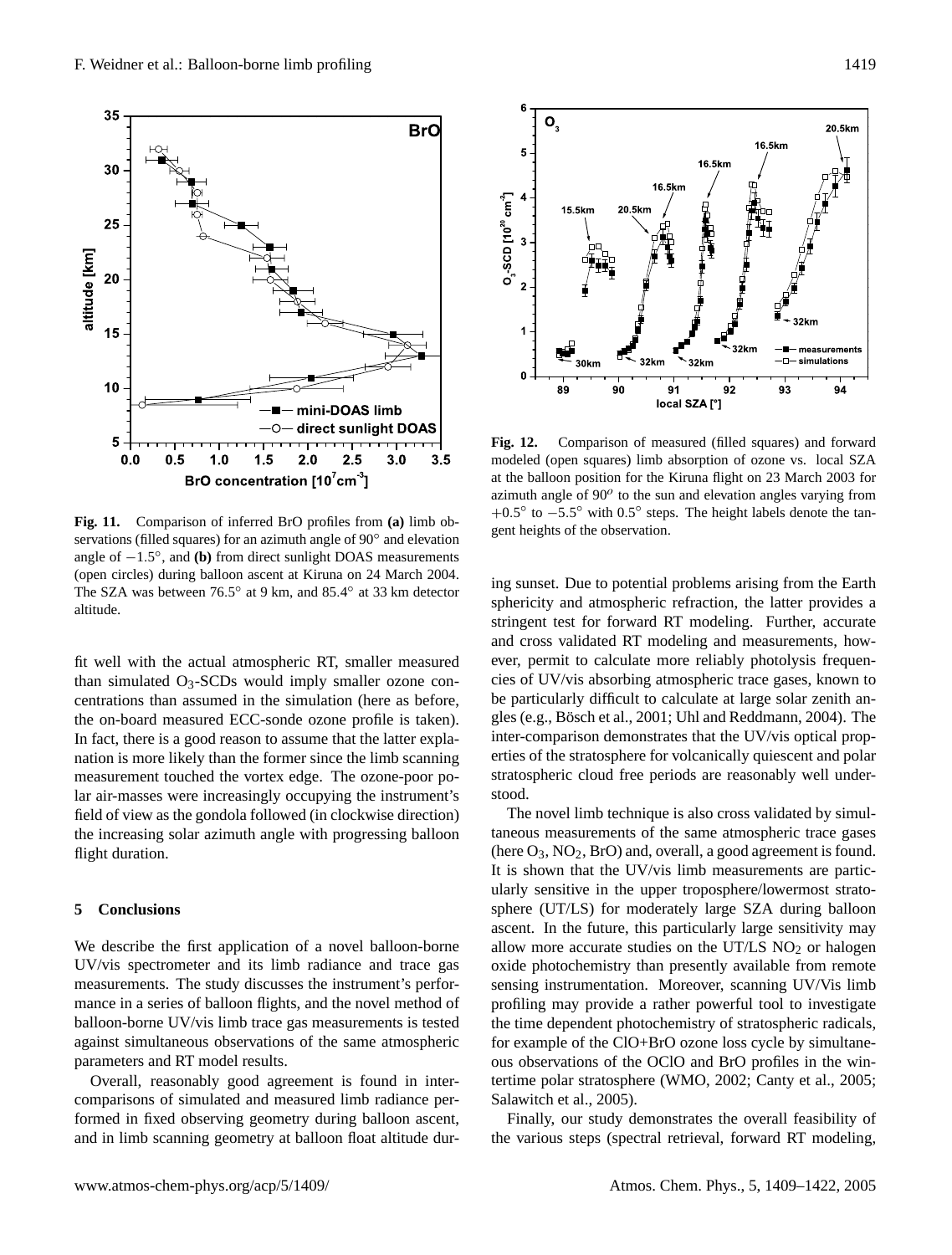profile inversion, . . .) in the emerging technique of satelliteborne remote sensing of atmospheric constituents by spectroscopic UV/vis limb observations.

*Acknowledgements.* Support of the project by BMBF through grants 50FE0017 and 50FE0019. We are grateful to the support given by the team of CNES in particular 'l'équipe nacelles pointées' and the balloon launching team from Aire-sur-l'Adour/France for the assistance given to perform successfully the balloon flights. We thank in particular C. Randall (University of Colorado, Boulder, USA) for providing the SAGE III aerosol data. Thanks to M. Long for proofreading the manuscript with regard to the English.

Edited by: M. Dameris

# **References**

- Aliwell, S. R., Van Roozendael, M., Johnston, P. V., Richter, A., Wagner, T., Arlander, D. W., Burrows, J. P., Fish, D. J., Jones, R. L., Tørnkvist, K. K., Lambert, J.-C., Pfeilsticker, K., and Pundt, I.: Analysis for BrO in zenith-sky spectra: An intercomparison exercise for analysis improvement, J. Geophys. Res., 107, D14, 4199, doi:10.1029/2001JD000329, 2002.
- Bösch, H., Camy-Peyret, C., Chipperfield, M., Fitzenberger, R., Harder, H., Schiller, C., Schneider, M., Trautmann, T., and Pfeilsticker, K.: Inter comparison of measured and modeled stratospheric UV/vis actinic fluxes at large solar zenith angles, Geophys. Res. Lett., 28, 1179–1182, 2001.
- Bösch, H., Camy-Peyret, C., Chipperfield, M. P., Fitzenberger, R., Harder, H., Platt, U., and Pfeilsticker, K.: Upper limits of stratospheric IO and OIO inferred from center-to-limb-darkeningcorrected balloon-borne solar occultation visible spectra: Implications for total gaseous iodine and stratospheric ozone, J. Geophys. Res., 108, D15, 4455, doi:10.1029/2002JD003078, 2003.
- Bovensmann, H., Burrows, J. P., Buchwitz, M., Frerick, J., Noöel, S., Rozanov, V. V., Chance, K. V., and Goede, A. H. P.: SCIA-MACHY: Mission Objectives and Measurement Modes, J. Atmos. Sci., 56, 127–150, 1999.
- Burrows, J. P., Hölzle, E., Goede, A. P. H., Visser, H., and Fricke, W.: SCIAMACHY - Scanning Imaging Absorption Spectrometer for Atmospheric Chartography, Acta Astronautica, 35, 7, 445–451, 1995.
- Burrows, J. P., Richter, A., Dehn, A., Deters, B., Himmelmann, S., Voigt, S., and Orphal, J.: Atmospheric remote-sensing reference data from GOME – 2. Temperature-dependent absorption cross sections of  $O_3$  in the 231–794 nm range, J. Q. S. R. T., 61, 4, 509–517, 1999.
- Camy-Peyret, C., Flaud, J. M., Perrin, A., Rinsland, C. P., Goldman, A., and Murcray, F.: Stratospheric  $N_2O_5$ , CH<sub>4</sub> and  $N_2O$  profiles from IR solar occultation spectra, J. Atmos. Chem., 16, 31–40, 1993.
- Canty, T., Rivière, E. D., Salawitch, R. J., Berthet, G., Renard, J.-B., Pfeilsticker, K., Dorf, M., Butz, A., Bösch, Stimpfle, R. M., Wilmouth, D. M., Richard, E. C., Fahey, D. W., Popp, P. J., Schoeberl, M. R., Lait, L. R., and Bui, T. P.: Nighttime OClO in the winter Arctic vortex, J. Geophys. Res., 110, D01301, doi:10.1029/2004JD005035, 2005.
- Chipperfield, M. P.: Multiannual simulations with a threedimensional chemical transport model, J. Geophys. Res., 104, 1781–1805, 1999.
- Dufour, G., Payan, S., Lefèvre, F., Eremenko, M., Butz, A., Jeseck, P., Té, Y., Pfeilsticker, K., and Camy-Peyret, C.: 4-D comparison method to study the NOy partitioning in summer polar stratosphere – Influence of aerosol burden, Atmos. Chem. Phys., 5, 919–926, 2005,

### **[SRef-ID: 1680-7324/acp/2005-5-919](http://direct.sref.org/1680-7324/acp/2005-5-919)**.

- Eichmann, K.-U., Kaiser, J. W., von Savigny, C., Rozanov, A., Rozanov, V., Bovensmann, H., König, M., and Burrows, J. P.: SCIAMACHY limb measurements in the UV/vis spectral region: first results, Adv. Space Res., 34, 775–779, 2003.
- Fayt, C. and van Rozendael, M.: WinDOAS 2.1 Software User Manual, *technichal report*, Belgian Institute for Space Aeronomy (BIRA-IASB), [http://www.oma.be/BIRA-IASB/](http://www.oma.be/BIRA-IASB/Molecules/BrO/WinDOAS-SUM-210b.pdf) [Molecules/BrO/WinDOAS-SUM-210b.pdf,](http://www.oma.be/BIRA-IASB/Molecules/BrO/WinDOAS-SUM-210b.pdf) 2001.
- Ferlemann, F., Camy-Peyret, C., Fitzenberger, R., Harder, H., Hawat, T., Osterkamp, H., Perner, D., Platt, U., Schneider, M., Vradelis, P., and Pfeilsticker, K.: Stratospheric BrO Profiles Measured at Different Latitudes and Seasons: Instrument Description, Spectral and Profile Retrieval, Geophys. Res. Lett., 25, 3847–3850, 1998.
- Ferlemann, F., Bauer, N., Fitzenberger, R., Harder, H., Osterkamp, H., Perner, D., Platt, U., Schneider, M., Vradelis, P., and Pfeilsticker, K.: A new DOAS-instrument for stratospheric balloonborne trace gas studies, J. Appl. Opt., 39, 2377–2386, 2000.
- Gerilowski, K.: Estimation of the Absolute Value of the ESM Diffuser BRDF from NASA Sphere Measurements from Optec-5, IFE-SCIA-KG-20040128 ESM BRDF Correction, draft 1.3, 15 May 2004.
- Gomer, T., Brauers, T., Heintz, F., Stutz, J., and Platt, U.: MFC User Manual, Vers. 1.98m, Technical Report, Institut für Umweltphysik, Universität Heidelberg, 1996.
- Grainger, J. F. and Ring, J.: Anomalous Fraunhofer line profiles, Nature, 193, 762, 1962.
- Gurlit, W., Bosch, H., Bovensmann, H., Burrows, J. P., Butz, A., ¨ Camy-Peyret, C., Dorf, M., Gerilowski, K., Lindner, A., Noël, S., Platt, U., Weidner, F., and Pfeilsticker, K.: The UV-A and visible solar irradiance spectrum: inter-comparison of absolutely calibrated, spectrally medium resolution solar irradiance spectra from balloon- and satellite-borne measurements, Atmos. Chem. Phys. Discuss., 4, 8439-8469, 2004.
- Harder, J. W., Brault, J. W., Johnston, P., and Mount, G. H.: Temperature dependent  $NO<sub>2</sub>$  cross sections at high spectral resolution, J. Geophys. Res., 102, 3861–3879, 1997.
- Harder, H., Camy-Peyret, C., Ferlemann, F., Fitzenberger, R., Hawat, T., Osterkamp, H., Perner, D., Platt, U., Schneider, M., Vradelis, P., and Pfeilsticker, K.: Stratospheric BrO Profiles Measured at Different Latitudes and Seasons: Atmospheric Observations, Geophys. Res. Lett., 25, 3843–3846, 1998.
- Harder, H., Bösch, H., Camy-Peyret, C., Chipperfield, M., Fitzenberger, R., Payan, S., Perner, D., Platt, U., Sinnhuber, B., and Pfeilsticker, K.: Comparison of measured and modeled stratospheric BrO: Implications for the total amount of stratospheric bromine, Geophys. Res. Lett., 27, 3695–3698, 2000.
- Hasekamp, O. P., Landgraf, J., and van Oss, R.: The need of polarization modeling for ozone profile retrieval from backscattered sunlight, J. Geophys. Res., 107, 4692,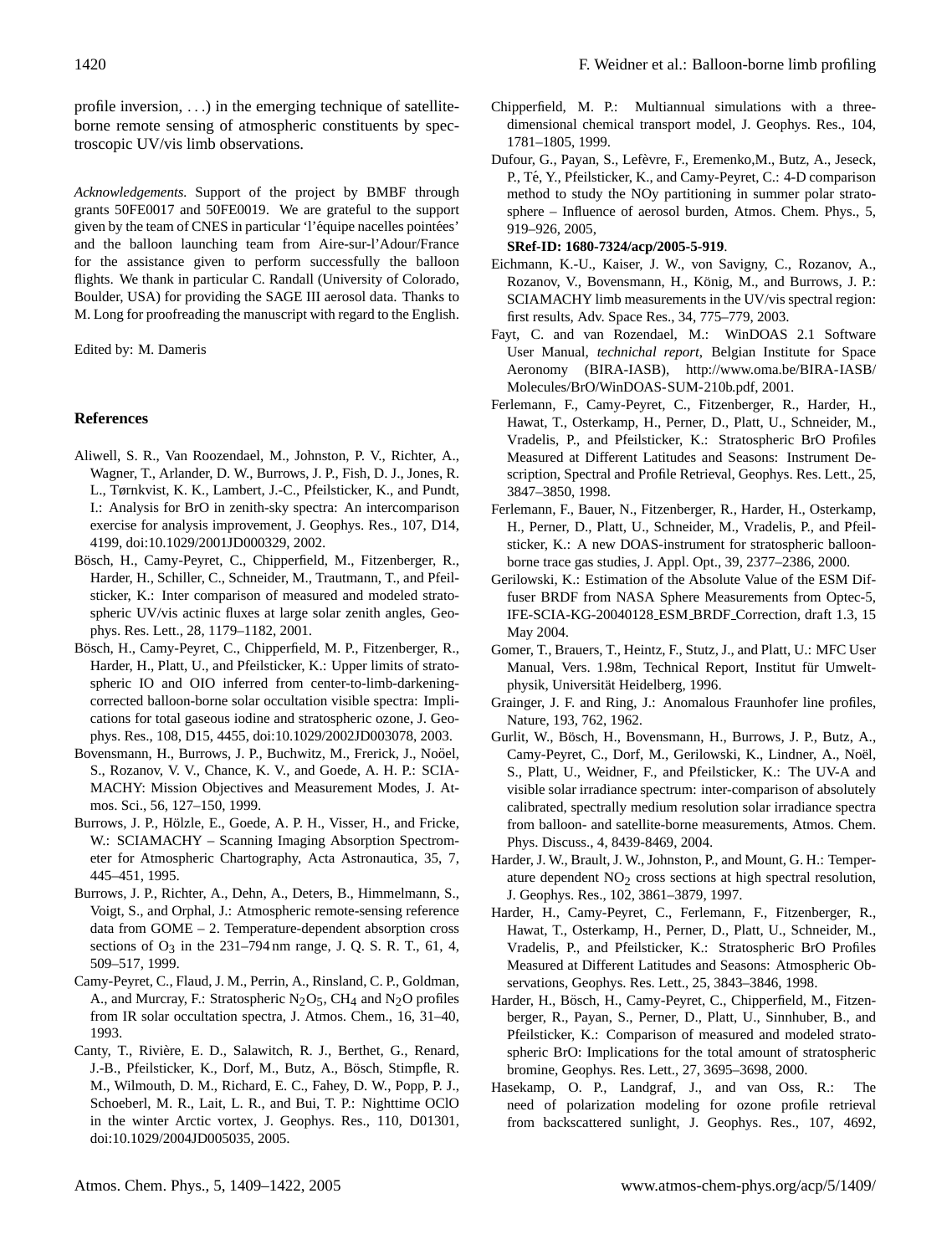doi:10.1029/2002JD002387, 2002.

Hönninger, G., von Friedeburg, C., and Platt, U.: Multi Axis Differential Optical Absorption Sepctroscopy (MAX-DOAS), Atmos. Chem. Phys., 4, 231–254, 2004,

**[SRef-ID: 1680-7324/acp/2004-4-231](http://direct.sref.org/1680-7324/acp/2004-4-231)**.

- Kurucz, R. L., Furenhild, I., Brault, J., and Testermann, L.: Solar Flux Atlas From 296 to 1300 nm, National Solar Observatory Atlas, No. 1, June 1984.
- Mount, G. H., Rusch, D. W., Zawodny, J. M., Noxon, J. F., Barth, C. A., Rottman, G. J., Thomas, R. J., Thomas, G. E., Sanders, R. W., and Lawrence, G. M.: Measurements of  $NO<sub>2</sub>$  in the Earth's Stratosphere using a limb scanning visible light spectrometer, Geophys. Res. Lett., 10, 265–268, 1983.
- McElroy, C. T.: Stratospheric nitrogen dioxide concentrations as determined from limb brightness measurements made on June 17th, 1983, J. Geophys. Res., 93, 7075–7083, 1988.
- McPeters, R. D, Janz, S. J., Hilsenrath, E., Brown, T. L., Flittner, D. E., and Heath, D. F.: The retrieval of  $O_3$  profiles from limb scatter measurements: Results from the Shuttle Ozone Limb Sounding Experiment, Geophys. Res. Lett., 27, 2597–2600, 2000.
- Oikarinen, L., Sihvola, E., and Kyrölä, E.: Multiple scattering radiance in limb-viewing geometry, J. Geophys. Res., 104, 31 261– 31 274, 1999.
- Payan, S., Camy-Peyret, C., Lefèvre, F., Jeseck, P., Hawat, T., and Durry, G.: First direct simultaneous HCl and  $ClONO<sub>2</sub>$  profile measurements in the Arctic vortex, Geophys. Res. Lett., 25, 2663–2666, 1998.
- Platt, U.: Differential Optical Absorption Spectroscopy (DOAS), Air Monit. by Spectr. Techniques, edited by: Sigrist, M. W., Chemical Analysis Series, 127, 27–84, John Wiley & Sons, Inc., 1994.
- Platt, U. and Stutz, J.: Differential Optical Absorption Spectroscopy (DOAS), Principle and Applications, Springer Verlag Heidelberg, ISBN 3-340-21193-4, 2006.
- Rodgers, C. D.: Inverse Methods For Atmospheric Sounding, World Scientific, Singapore, New Jersey, London, Hongkong, 2000.
- Rothman, L. S., Barbe, A., Benner, D. C., Brown, L. R., Camy-Peyret, C., Carleer, M. R., Chance, K., Clerbaux, C., Dana, V., Devi, V. M., Fayt, A., Flaud, J.-M., Gamache, R. R., Goldman, A., Jacquemart, D., Jucks, K. W., Lafferty, W. J., Mandin, J.-Y., Massie, S. T., Nemtchinov, V., Newnham, D. A., Perrin, A., Rinsland, C. P., Schroeder, J., Smith, K. M., Smith, M. A. H., Tang, K., Toth, R. A., Vander Auwera, J., Varanasi, P., and Yoshino, K.: The HITRAN molecular spectroscopic database: edition of 2000 including updates through 2001, J. Q. S. R. T., 82, 1–4, 2003.
- Salawitch, R. J., Weisenstein, D. K., Kovalenko, L. J., Sioris, C. E., Wennberg, P. O., Chance K., Ko, M. K. W., and Mclinden, C. A.: Sensitivity of ozone to bromine in the lower stratosphere, Geophys. Res. Lett., 32, L05811, doi:10.1029/2004GL021504, 2005.
- Sioris, C. E., Haley, C. S., McLinden, C. A., von Savigny, C., Mc-Dade, I. C., McConnell, J. C., Evans, W. F. J., Lloyd, N. D., Llewellyn, E. J., Chance, K. V., Kurosu, T. P., Murtagh, D., Frisk, U., Pfeilsticker, K., Bösch, H., Weidner, F., Strong, K., Stegman, J., and Mégie, G.: Stratospheric profiles of nitrogen dioxide observed by OSIRIS on the Odin satellite, J. Geophys. Res., 108, 4215, doi:10.1029/2002JD002672, 2003.
- Stutz, J. and Platt, U.: Numerical analysis and estimation of the statistical error of differential optical absorption spectroscopy mea-

surements with least-square methods, Appl. Opt., 35, 30, 6041– 6053, 1996.

- Stutz, J. and Platt, U.: Improving long-path differential optical absorption spectroscopy (DOAS) with a quartz-fiber mode-mixer, Appl. Opt., 36, (6), 1105–1115, 1997.
- Thomason, L. W. and Taha, G.: SAGE III aerosol extinction measurements: Initial Results, Geophys. Res. Lett., 30 (12), 1631, doi:10.1029/2003GL017317, 2003.
- Thuillier, G., Hersé, M., Simon, P. C., Labs, D., Mandel, H., and Gillotay, D.: Observation of the UV solar irradiance between 200 and 350 nm during the ATLAS-1 mission by the SOLSPEC spectrometer, Sol. Phys., 171, 283–302, 1997.
- Thuillier, G., Hersé, M., Simon, P. C., Labs, D., Mandel, H., Gillotay, D., and Foujols, T.: The visible solar spectral irradiance from 350 to 850 nm as measured by the SOLSPEC spectrometer during the ATLAS-1 mission, Sol. Phys., 177, 41–61, 1998a.
- Thuillier, G., Hersé, M., Simon, P. C., Labs, D., Mandel, H., and Gillotay, D.: Solar radiometry and solar spectral irradiance: Observation of the solar spectral irradiance from 200 nm to 870 nm during the ATLAS 1 and ATLAS 2 missions by the SOLSPEC spectrometer, Metrologia, 35, 689–697, 1998b.
- Uhl, R. and Reddmann, T.: Divergence of sun-rays by atmospheric refraction at large solar zenith angles, Atmos. Chem. Phys., 4, 1399–1405, 2004,

#### **[SRef-ID: 1680-7324/acp/2004-4-1399](http://direct.sref.org/1680-7324/acp/2004-4-1399)**.

- Van Leeuwen, S.: Spectralon Diffuser BRDF Measurement, ESA Technical Note, TPD-SCIA-PhE-TN-009, Issue 1, Sept. 3, 2003, and Absolute Radiometric Calibration of the SCIAMACHY PFM, TNSCIA1000TP/190, Issue 1, Feb. 15, 1999.
- Voigt, S., Orphal, J., Bogumil, K., and Burrows, J. P.: The Temperature dependence (203–293 K) of the absorption cross sections of  $O_3$  in the 230–850 nm region measured by Fourier-transform spectroscopy, J. Photochem. Photobiol. A, 143, 1–9, 2001.
- Von Friedeburg, C.: Derivation of Trace Gas Information combining Differential Optical Absorption Spectroscopy with Radiative Transfer Modelling, PhD Thesis, IUP Heidelberg, [http:](http://www.ub.uni-heidelberg.de/archiv/3758) [//www.ub.uni-heidelberg.de/archiv/3758,](http://www.ub.uni-heidelberg.de/archiv/3758) 2003.
- Von Savigny, C., Rozanov, A., Bovensmann, H., Eichmann, K.-U., Kaiser, J. W., Noël, S., Rozanov, V. V., Sinnhuber, B.-M., Weber, M., and Burrows, J. P.: Stratospheric Ozone Profiles retrieved from Limb Scattered Sunlight Radiance Spectra Measured by the OSIRIS Instrument on the Odin Satellite, Geophys. Res. Lett., 30, doi:10.1029/2002GL016401, 2003.
- Von Savigny, C., Rozanov, A., Bovensmann, H., Eichmann, K.-U., Noël, S., Rozanov, V., Sinnhuber, B.-M., Weber, M., Burrows, J. P., and Kaiser, J. W.: The Ozone Hole Breakup in September 2002 as Seen by SCIAMACHY on ENVISAT, J. Atmos. Sci., 62, 721–734, 2005.
- Von Savigny, C., Kokhanovsky, A., Bovensmann, H., Eichmann, K.-U., Kaiser, J., Noël, S., Rozanov, A. V., Skupin, J., and Burrows, J. P.: NLC detection and particle size determination: first results from SCIAMACHY on ENVISAT, Adv. Space Res., 34, 851–856, 2004.
- Wahner, A., Ravishankara, A. R., Sander, S. P., and Friedl, R. R.: Absorption cross section of BrO between 312 and 385 nm at 298 and 223 K, Chem. Phys. Lett., 152, 507–512, 1988.
- Walker, K. D., Saunders, R. D., Jackson, J. K., and Mc Sparron, D. A.: Spectral Irradiance Calibration, NBS Special Publication, 250–20, 1987.